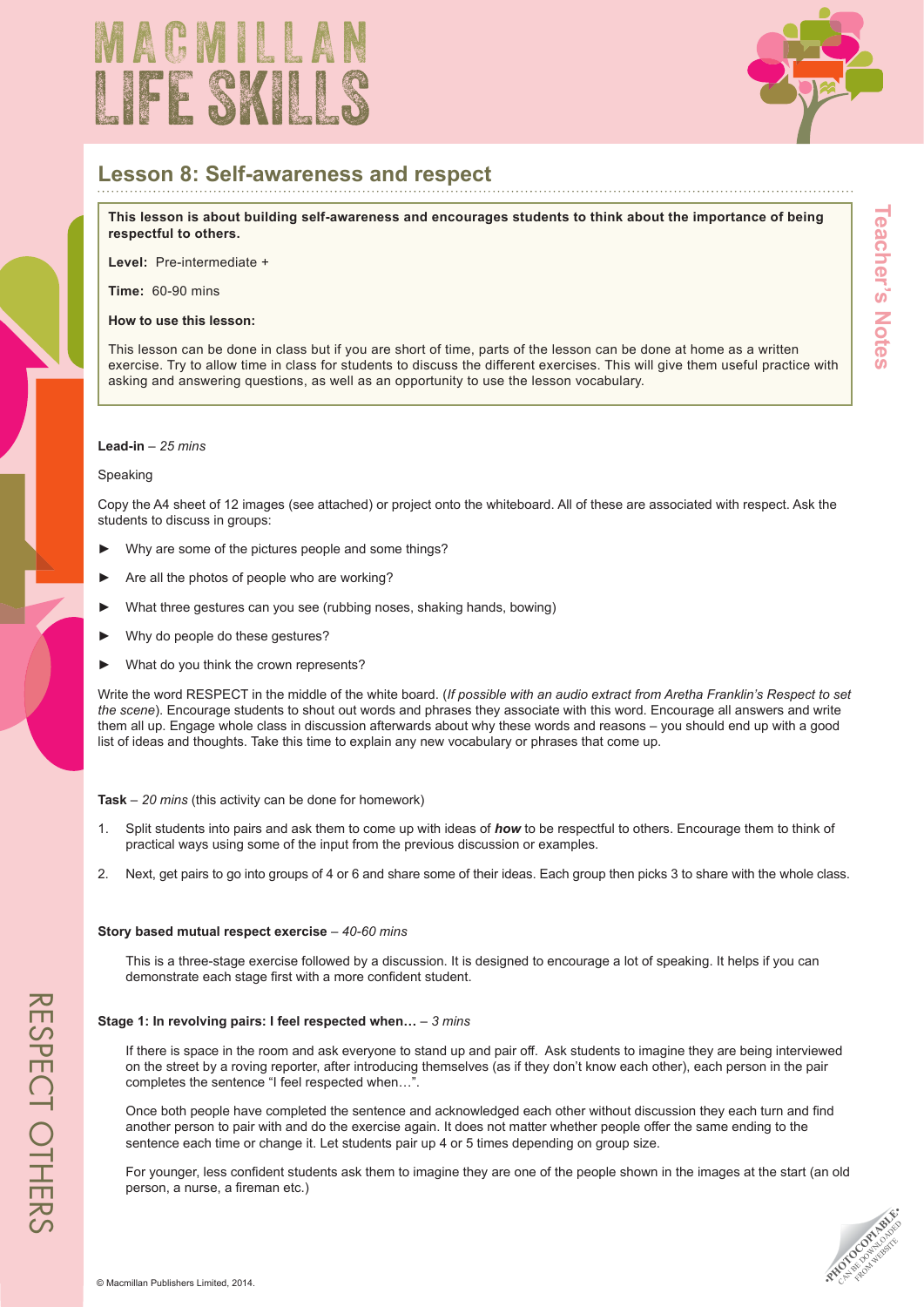



**Teacher's Notes** 

# **Lesson 8: Self-awareness and respect**

#### **Stage 2: in pairs or triads** – *6-10 mins*

One at a time each person in the pair tells a brief story about a time when they felt respected, or saw respect offered to someone else. While listening, their partner writes down (lists) what made the person in the story feel respected, and what happened when, or emerged because that person felt respected.

Depending on student numbers have pairs mine their stories either to the whole class or put 5 - 6 pairs into groups.

Discuss: what the group is hearing,

what the group is seeing,

what creating mutual respect nurtures.

Next discuss how to nurture mutual respect. Link back to earlier discussions or example from the first exercise.

Option: some students may find it helpful to consider if the respect was earned, deserved, gained, commanded, valued etc.

**Stage 3: in full group** – *30-40 mins* (this can be set for homework and reviewed at the start of the next lesson if needed)

Ask the students to give their ideas/answers, popcorn style, to the following questions:

- A. What makes us feel respected?
- B. What happens or emerges when we feel respected?

You can also invite participants to list

- C. What makes us feel disrespected?
- D. What happens/emerges when we do not feel respected?
- E. What can be done to change disrespect into respect?